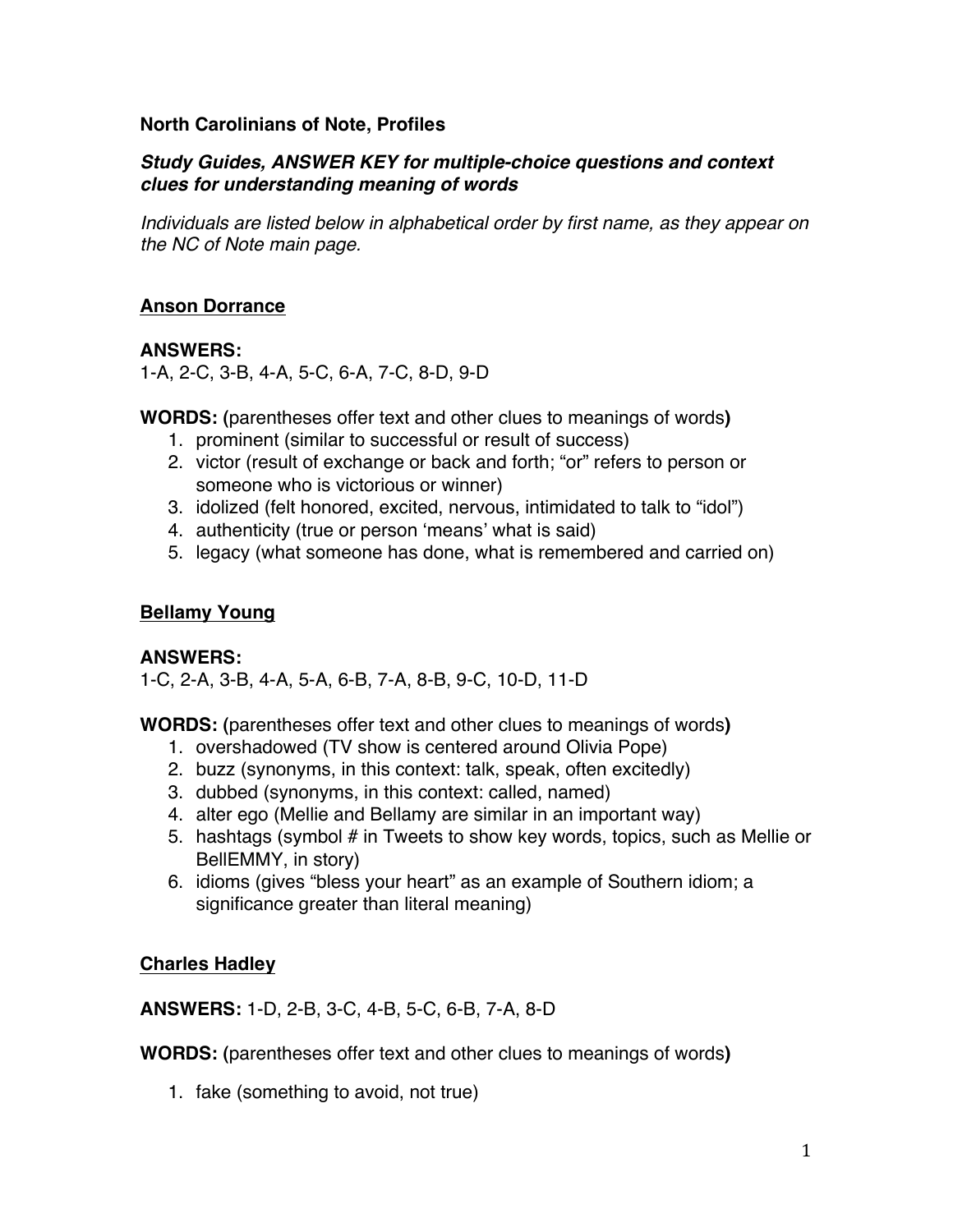- 2. dialect (accent or way of speaking)
- 3. linguistics (study of accents and inflections)
- 4. commemorating (remembering what may slip away)

#### **Eben Alexander**

#### **ANSWERS:**

1-C, 2-D, 3-D, 4-A, 5-B, 6-B, 7-C, 8-A, 9-B

**WORDS (**parentheses offer text and other clues to meanings of words**):**

- 1.passport (different locations, stamped)
- 2. apathy (associated with/ result of dwindling faith)
- 3. unconditional (acts "like a brother," ʻnot' conditional)
- 4. passionate (demonstrated by developing procedures and teaching; "passion" refers to deep feeling)
- 5. miniscule (refers to details, contrasted with having "big picture")

### **Franklin McCain**

**ANSWERS:** 1-C, 2-B, 3-C, 4-B, 5-D, 6-A, 7-B, 8-B

**WORDS: (**parentheses offer text and other clues to meanings of words**)** 

- 1. racism (denied service at whites-only lunch counter)
- 2. fend (take care of)
- 3. segregation (not able to participate, not treated with respect, treated differently because of race)

### **Jim Avett**

### **ANSWERS:**

1-D, 2-C, 3-B, 4-B, 5-D, 6-B, 7-D, 8-A

**WORDS (**parentheses offer text and other clues to meanings of words**):**

- 1. gregarious (willing to talk about anything)
- 2. honesty (not covering up, regardless of consequences)
- 3. clan (similar to family)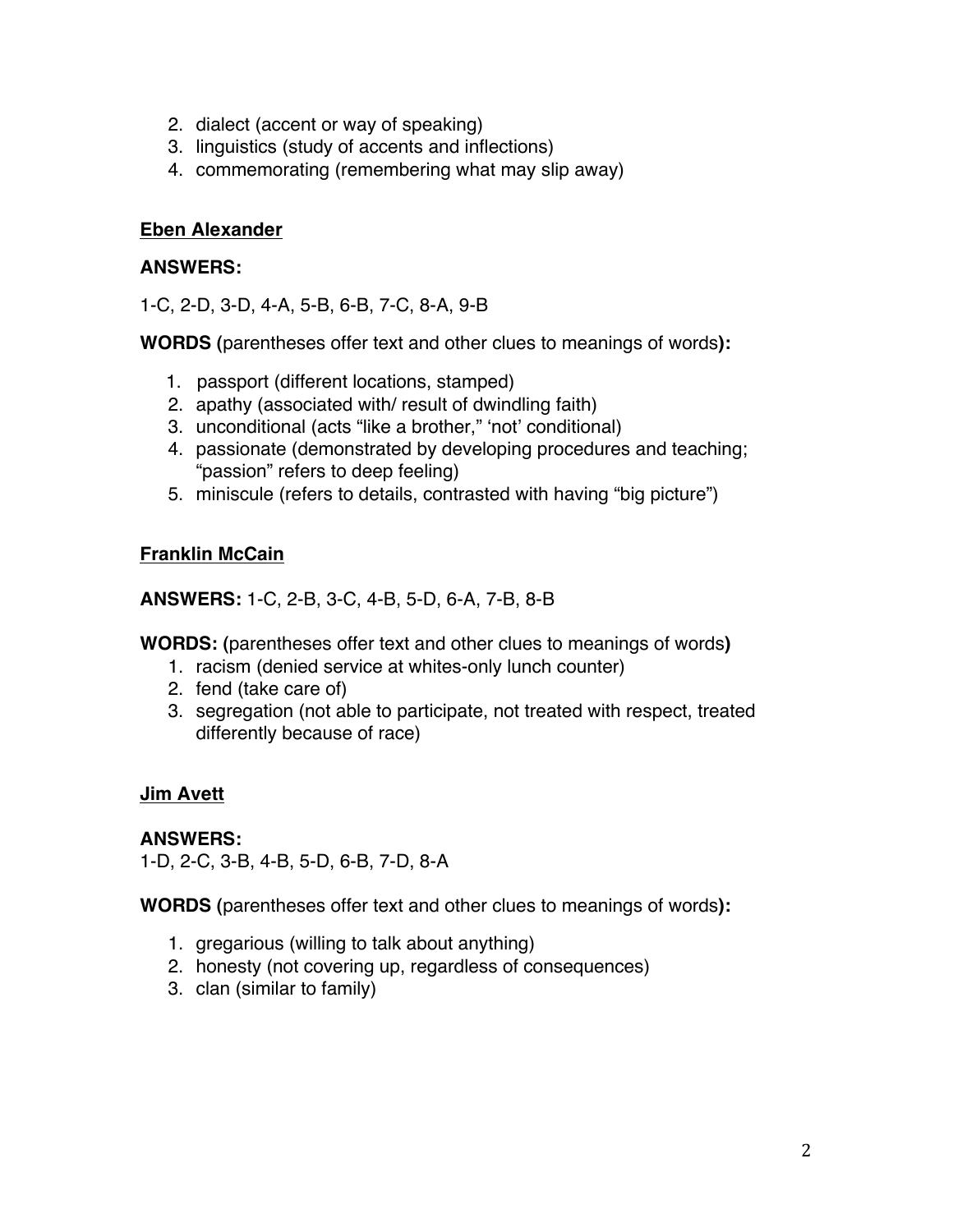#### **Jim Beatty**

#### **ANSWERS:** 1-B, 2-A, 3-B, 4-C, 5-C, 6-C, 7-D, 8-C, 9-D

**WORDS (**parentheses offer text and other clues to meanings of words**):**

- 1. track (a sport that involves running)
- 2. elated (never happier)
- 3. abrupt (refers to "halt" or stopping suddenly)

#### **Joey Cheek**

#### **ANSWERS:**

1-B, 2-C, 3-D, 4-B, 5-A, 6-C, 7-A, 8-C, 9-C

**WORDS: (**parentheses offer text and other clues to meanings of words**)** 

- 1. conform (not being oneself)
- 2. brief (fleeting)
- 3. contagious (inspiring others)
- 4. gusto ("I can do anything.")
- 5. humanitarian (refers to work helping others in need, e.g. Team Darfur)
- 6. fable (story with meaning deeper than literal meaning, with a message)

#### **Jonanthan Reckford**

#### **ANSWERS:**

1-D, 2-C, 3-B, 4-D, 5-B, 6-B, 7-B, 8-C, 9-D, 10-C, 11-B

**WORDS: (**parentheses offer text and other clues to meanings of words**)** 

- 1. nonprofit ("non" refers to "not"; story compares Habitat with "for profit" companies)
- 2. crystallized (similar "to clear as crystal," which means making clear or evident; leaving no question)
- 3. inclusive (serving all faiths and backgrounds)
- 4. dichotomy (either/or; two opposing options)
- 5. volunteers (workers who are not paid)